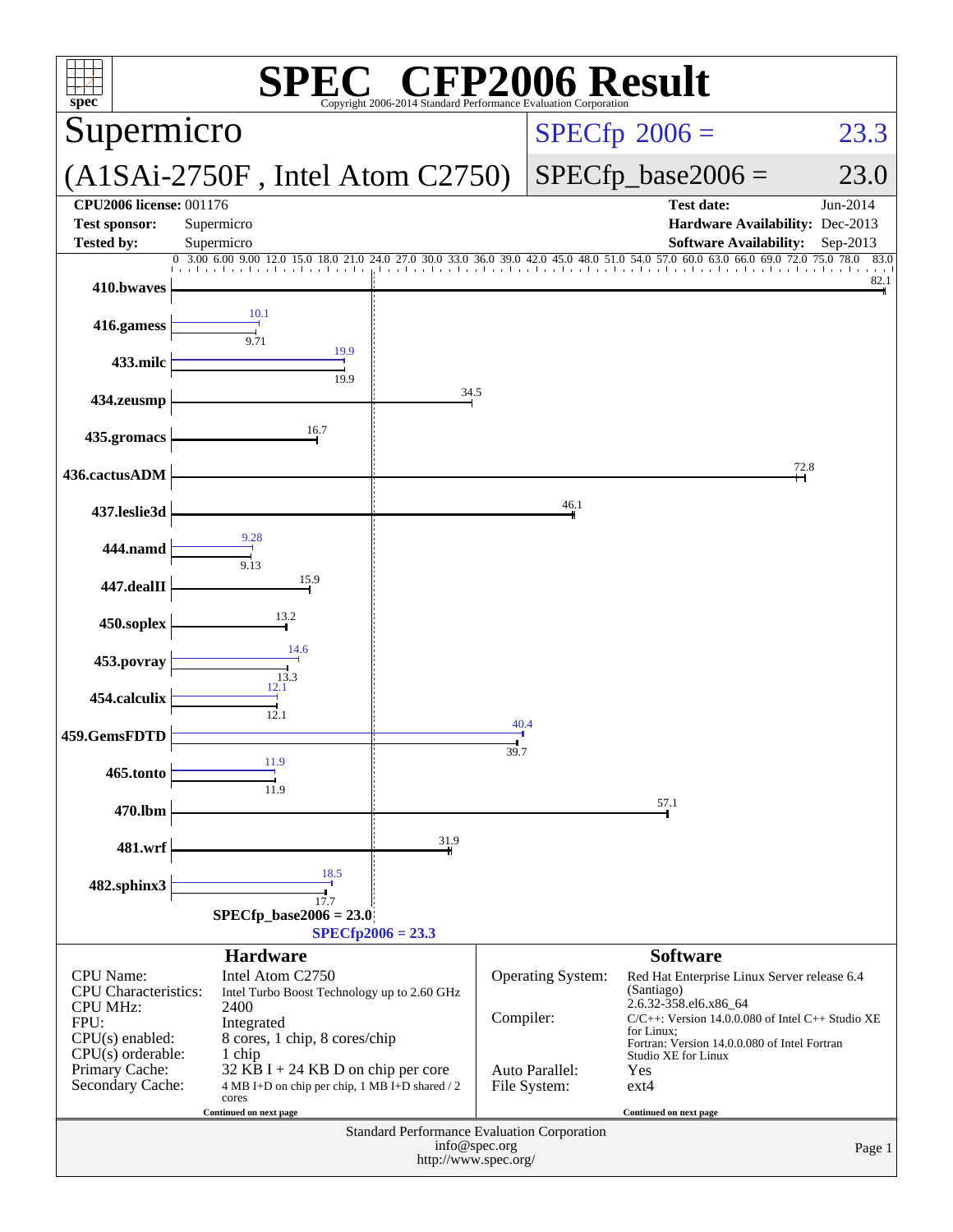| $\mathbf{Spec}^*$                                                          | <b>SPEC CFP2006 Result</b><br>Copyright 2006-2014 Standard Performance Evaluation Corporation     |                |                                                                                    |                                                            |            |  |  |  |
|----------------------------------------------------------------------------|---------------------------------------------------------------------------------------------------|----------------|------------------------------------------------------------------------------------|------------------------------------------------------------|------------|--|--|--|
| Supermicro                                                                 |                                                                                                   | $SPECfp2006 =$ | 23.3                                                                               |                                                            |            |  |  |  |
| $SPECfp\_base2006 =$<br>$(A1SAi-2750F$ , Intel Atom $C2750$                |                                                                                                   |                |                                                                                    |                                                            |            |  |  |  |
| <b>CPU2006 license: 001176</b>                                             |                                                                                                   |                |                                                                                    | <b>Test date:</b>                                          | $Jun-2014$ |  |  |  |
| <b>Test sponsor:</b>                                                       | Supermicro                                                                                        |                |                                                                                    | <b>Hardware Availability: Dec-2013</b>                     |            |  |  |  |
| <b>Tested by:</b>                                                          | Supermicro                                                                                        |                |                                                                                    | <b>Software Availability:</b>                              | Sep-2013   |  |  |  |
| L3 Cache:<br>Other Cache:<br>Memory:<br>Disk Subsystem:<br>Other Hardware: | None<br>None<br>32 GB (4 x 8 GB 2Rx8 EP3L-12800E-11, ECC)<br>1 x 300 GB SATA II, 5000 RPM<br>None |                | <b>System State:</b><br><b>Base Pointers:</b><br>Peak Pointers:<br>Other Software: | Run level 3 (multi-user)<br>64-bit<br>$32/64$ -bit<br>None |            |  |  |  |
| <b>Results Table</b>                                                       |                                                                                                   |                |                                                                                    |                                                            |            |  |  |  |

|                  |                                                                                                          |       | <b>Base</b>    |       |                |       | <b>Peak</b>    |              |                |              |                |              |
|------------------|----------------------------------------------------------------------------------------------------------|-------|----------------|-------|----------------|-------|----------------|--------------|----------------|--------------|----------------|--------------|
| <b>Benchmark</b> | <b>Seconds</b>                                                                                           | Ratio | <b>Seconds</b> | Ratio | <b>Seconds</b> | Ratio | <b>Seconds</b> | <b>Ratio</b> | <b>Seconds</b> | <b>Ratio</b> | <b>Seconds</b> | <b>Ratio</b> |
| 410.bwayes       | 165                                                                                                      | 82.1  | 166            | 81.9  | 165            | 82.1  | 165            | 82.1         | 166            | 81.9         | <b>165</b>     | 82.1         |
| 416.gamess       | 2014                                                                                                     | 9.72  | 2017           | 9.71  | 2016           | 9.71  | 1939           | 10.1         | 1938           | 10.1         | 1947           | 10.1         |
| $433$ .milc      | 462                                                                                                      | 19.9  | 462            | 19.9  | 461            | 19.9  | 462            | 19.9         | 464            | 19.8         | 462            | 19.9         |
| 434.zeusmp       | 264                                                                                                      | 34.5  | 264            | 34.5  | 263            | 34.6  | 264            | 34.5         | 264            | 34.5         | 263            | 34.6         |
| 435.gromacs      | 426                                                                                                      | 16.8  | 428            | 16.7  | 427            | 16.7  | 426            | 16.8         | 428            | 16.7         | 427            | 16.7         |
| 436.cactusADM    | 164                                                                                                      | 72.9  | 164            | 72.8  | 166            | 71.9  | 164            | 72.9         | 164            | 72.8         | 166            | 71.9         |
| 437.leslie3d     | 204                                                                                                      | 46.1  | 204            | 46.1  | 203            | 46.3  | 204            | 46.1         | 204            | 46.1         | 203            | 46.3         |
| 444.namd         | 879                                                                                                      | 9.13  | 878            | 9.13  | 879            | 9.13  | 864            | 9.28         | 864            | 9.28         | 864            | 9.28         |
| 447.dealII       | 721                                                                                                      | 15.9  | 720            | 15.9  | 719            | 15.9  | 721            | 15.9         | 720            | 15.9         | 719            | 15.9         |
| 450.soplex       | 638                                                                                                      | 13.1  | 627            | 13.3  | 634            | 13.2  | 638            | 13.1         | 627            | 13.3         | 634            | 13.2         |
| 453.povray       | 400                                                                                                      | 13.3  | 398            | 13.4  | 400            | 13.3  | 365            | 14.6         | 365            | <b>14.6</b>  | 365            | 14.6         |
| 454.calculix     | 681                                                                                                      | 12.1  | 682            | 12.1  | 683            | 12.1  | 679            | 12.2         | 680            | <u>12.1</u>  | 680            | 12.1         |
| 459.GemsFDTD     | 266                                                                                                      | 39.9  | 267            | 39.7  | 268            | 39.6  | 263            | 40.3         | 263            | 40.4         | 262            | 40.5         |
| 465.tonto        | 827                                                                                                      | 11.9  | 826            | 11.9  | 826            | 11.9  | 828            | <b>11.9</b>  | 827            | 11.9         | 828            | 11.9         |
| 470.1bm          | 240                                                                                                      | 57.1  | 241            | 56.9  | 241            | 57.1  | 240            | 57.1         | 241            | 56.9         | 241            | 57.1         |
| 481.wrf          | 347                                                                                                      | 32.2  | 350            | 31.9  | 352            | 31.8  | 347            | 32.2         | 350            | 31.9         | 352            | 31.8         |
| 482.sphinx3      | 1093                                                                                                     | 17.8  | 1104           | 17.7  | 1102           | 17.7  | 1060           | 18.4         | 1054           | 18.5         | 1056           | <u>18.5</u>  |
|                  | Results appear in the order in which they were run. Bold underlined text indicates a median measurement. |       |                |       |                |       |                |              |                |              |                |              |

### **[Operating System Notes](http://www.spec.org/auto/cpu2006/Docs/result-fields.html#OperatingSystemNotes)**

Stack size set to unlimited using "ulimit -s unlimited"

#### **[Platform Notes](http://www.spec.org/auto/cpu2006/Docs/result-fields.html#PlatformNotes)**

 Sysinfo program /home/cpu2006/config/sysinfo.rev6818 \$Rev: 6818 \$ \$Date:: 2012-07-17 #\$ e86d102572650a6e4d596a3cee98f191 running on localhost Thu Jun 5 06:21:59 2014

 This section contains SUT (System Under Test) info as seen by some common utilities. To remove or add to this section, see: <http://www.spec.org/cpu2006/Docs/config.html#sysinfo>

 From /proc/cpuinfo model name : Intel(R) Atom(TM) CPU C2750 @ 2.40GHz Continued on next page

> Standard Performance Evaluation Corporation [info@spec.org](mailto:info@spec.org) <http://www.spec.org/>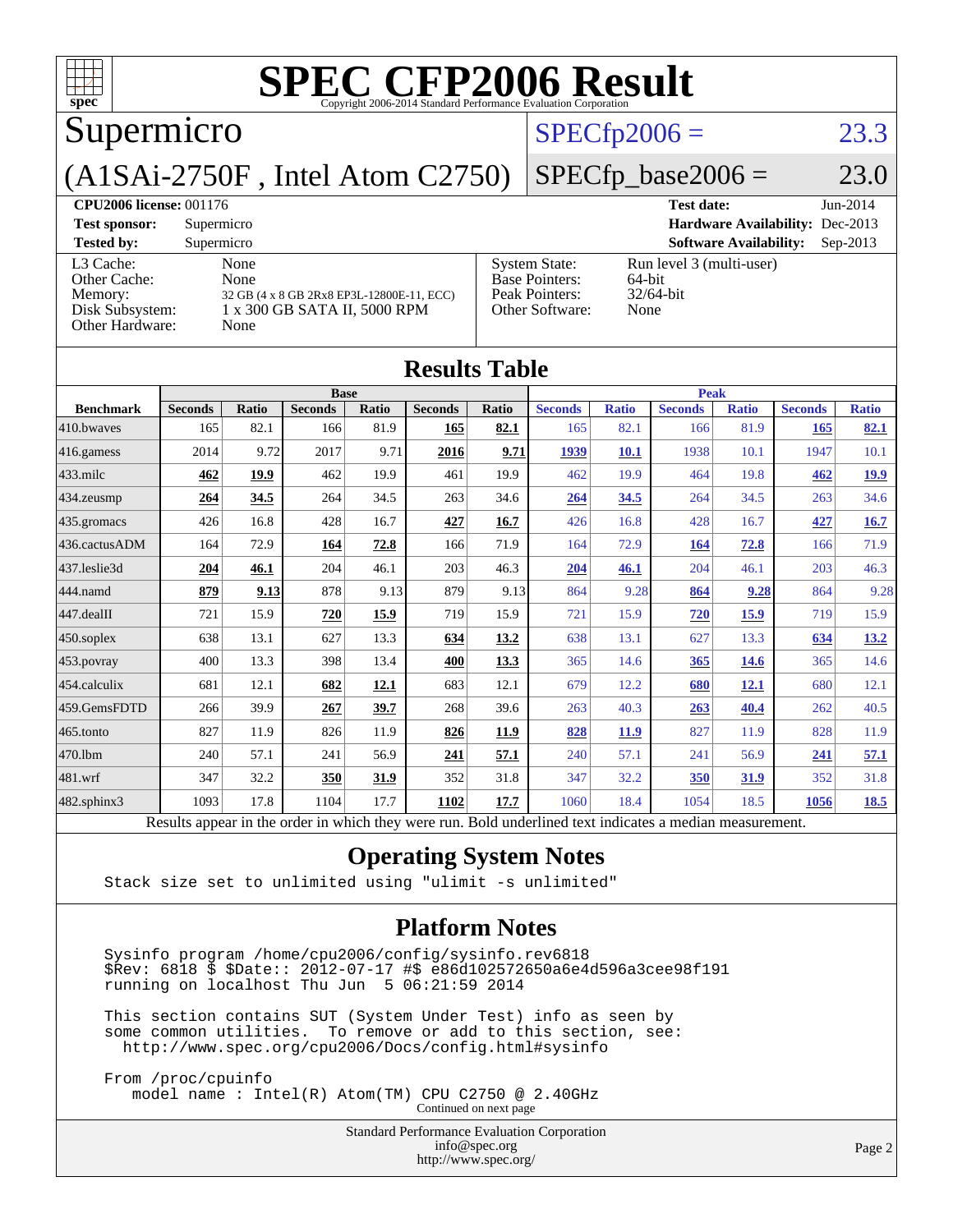

Environment variables set by runspec before the start of the run: LD\_LIBRARY\_PATH = "/home/cpu2006/libs/32:/home/cpu2006/libs/64:/home/cpu2006/sh" OMP\_NUM\_THREADS = "8"

Continued on next page

Standard Performance Evaluation Corporation [info@spec.org](mailto:info@spec.org) <http://www.spec.org/>

Page 3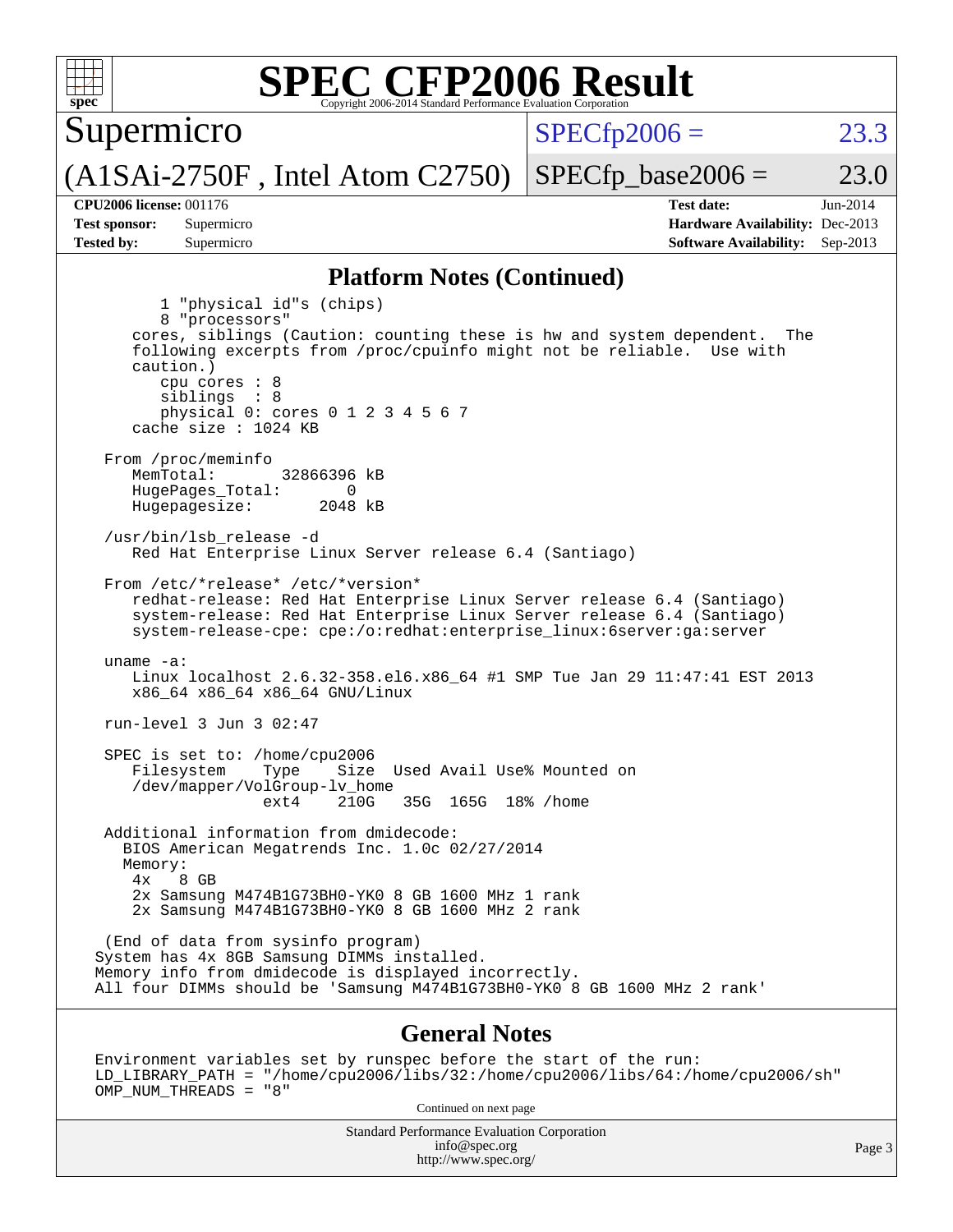

# **[SPEC CFP2006 Result](http://www.spec.org/auto/cpu2006/Docs/result-fields.html#SPECCFP2006Result)**

Supermicro

 $SPECTp2006 = 23.3$ 

(A1SAi-2750F , Intel Atom C2750)

 $SPECfp\_base2006 = 23.0$ 

**[CPU2006 license:](http://www.spec.org/auto/cpu2006/Docs/result-fields.html#CPU2006license)** 001176 **[Test date:](http://www.spec.org/auto/cpu2006/Docs/result-fields.html#Testdate)** Jun-2014 **[Test sponsor:](http://www.spec.org/auto/cpu2006/Docs/result-fields.html#Testsponsor)** Supermicro **[Hardware Availability:](http://www.spec.org/auto/cpu2006/Docs/result-fields.html#HardwareAvailability)** Dec-2013 **[Tested by:](http://www.spec.org/auto/cpu2006/Docs/result-fields.html#Testedby)** Supermicro **[Software Availability:](http://www.spec.org/auto/cpu2006/Docs/result-fields.html#SoftwareAvailability)** Sep-2013

#### **[General Notes \(Continued\)](http://www.spec.org/auto/cpu2006/Docs/result-fields.html#GeneralNotes)**

 Binaries compiled on a system with 1x Core i7-860 CPU + 8GB memory using RedHat EL 6.4 Transparent Huge Pages enabled with: echo always > /sys/kernel/mm/redhat\_transparent\_hugepage/enabled runspec command invoked through numactl i.e.: numactl --interleave=all runspec <etc>

### **[Base Compiler Invocation](http://www.spec.org/auto/cpu2006/Docs/result-fields.html#BaseCompilerInvocation)**

[C benchmarks](http://www.spec.org/auto/cpu2006/Docs/result-fields.html#Cbenchmarks): [icc -m64](http://www.spec.org/cpu2006/results/res2014q3/cpu2006-20140617-29940.flags.html#user_CCbase_intel_icc_64bit_0b7121f5ab7cfabee23d88897260401c)

[C++ benchmarks:](http://www.spec.org/auto/cpu2006/Docs/result-fields.html#CXXbenchmarks) [icpc -m64](http://www.spec.org/cpu2006/results/res2014q3/cpu2006-20140617-29940.flags.html#user_CXXbase_intel_icpc_64bit_bedb90c1146cab66620883ef4f41a67e)

[Fortran benchmarks](http://www.spec.org/auto/cpu2006/Docs/result-fields.html#Fortranbenchmarks): [ifort -m64](http://www.spec.org/cpu2006/results/res2014q3/cpu2006-20140617-29940.flags.html#user_FCbase_intel_ifort_64bit_ee9d0fb25645d0210d97eb0527dcc06e)

[Benchmarks using both Fortran and C](http://www.spec.org/auto/cpu2006/Docs/result-fields.html#BenchmarksusingbothFortranandC): [icc -m64](http://www.spec.org/cpu2006/results/res2014q3/cpu2006-20140617-29940.flags.html#user_CC_FCbase_intel_icc_64bit_0b7121f5ab7cfabee23d88897260401c) [ifort -m64](http://www.spec.org/cpu2006/results/res2014q3/cpu2006-20140617-29940.flags.html#user_CC_FCbase_intel_ifort_64bit_ee9d0fb25645d0210d97eb0527dcc06e)

### **[Base Portability Flags](http://www.spec.org/auto/cpu2006/Docs/result-fields.html#BasePortabilityFlags)**

| 410.bwaves: -DSPEC_CPU_LP64                |                                                                |
|--------------------------------------------|----------------------------------------------------------------|
| 416.gamess: -DSPEC_CPU_LP64                |                                                                |
| 433.milc: -DSPEC CPU LP64                  |                                                                |
| 434.zeusmp: -DSPEC_CPU_LP64                |                                                                |
| 435.gromacs: -DSPEC_CPU_LP64 -nofor_main   |                                                                |
| 436.cactusADM: -DSPEC CPU LP64 -nofor main |                                                                |
| 437.leslie3d: -DSPEC CPU LP64              |                                                                |
| 444.namd: - DSPEC_CPU_LP64                 |                                                                |
| 447.dealII: -DSPEC CPU LP64                |                                                                |
| 450.soplex: -DSPEC_CPU_LP64                |                                                                |
| 453.povray: -DSPEC_CPU_LP64                |                                                                |
| 454.calculix: -DSPEC CPU LP64 -nofor main  |                                                                |
| 459.GemsFDTD: - DSPEC_CPU LP64             |                                                                |
| 465.tonto: - DSPEC CPU LP64                |                                                                |
| 470.1bm: - DSPEC CPU LP64                  |                                                                |
|                                            | 481.wrf: -DSPEC_CPU_LP64 -DSPEC_CPU_CASE_FLAG -DSPEC_CPU_LINUX |
| 482.sphinx3: -DSPEC_CPU_LP64               |                                                                |

### **[Base Optimization Flags](http://www.spec.org/auto/cpu2006/Docs/result-fields.html#BaseOptimizationFlags)**

[C benchmarks](http://www.spec.org/auto/cpu2006/Docs/result-fields.html#Cbenchmarks):

[-xATOM\\_SSE4.2](http://www.spec.org/cpu2006/results/res2014q3/cpu2006-20140617-29940.flags.html#user_CCbase_f-xATOM_SSE4.2) [-ipo](http://www.spec.org/cpu2006/results/res2014q3/cpu2006-20140617-29940.flags.html#user_CCbase_f-ipo) [-O3](http://www.spec.org/cpu2006/results/res2014q3/cpu2006-20140617-29940.flags.html#user_CCbase_f-O3) [-no-prec-div](http://www.spec.org/cpu2006/results/res2014q3/cpu2006-20140617-29940.flags.html#user_CCbase_f-no-prec-div) [-parallel](http://www.spec.org/cpu2006/results/res2014q3/cpu2006-20140617-29940.flags.html#user_CCbase_f-parallel) [-opt-prefetch](http://www.spec.org/cpu2006/results/res2014q3/cpu2006-20140617-29940.flags.html#user_CCbase_f-opt-prefetch) [-ansi-alias](http://www.spec.org/cpu2006/results/res2014q3/cpu2006-20140617-29940.flags.html#user_CCbase_f-ansi-alias)

Continued on next page

Standard Performance Evaluation Corporation [info@spec.org](mailto:info@spec.org) <http://www.spec.org/>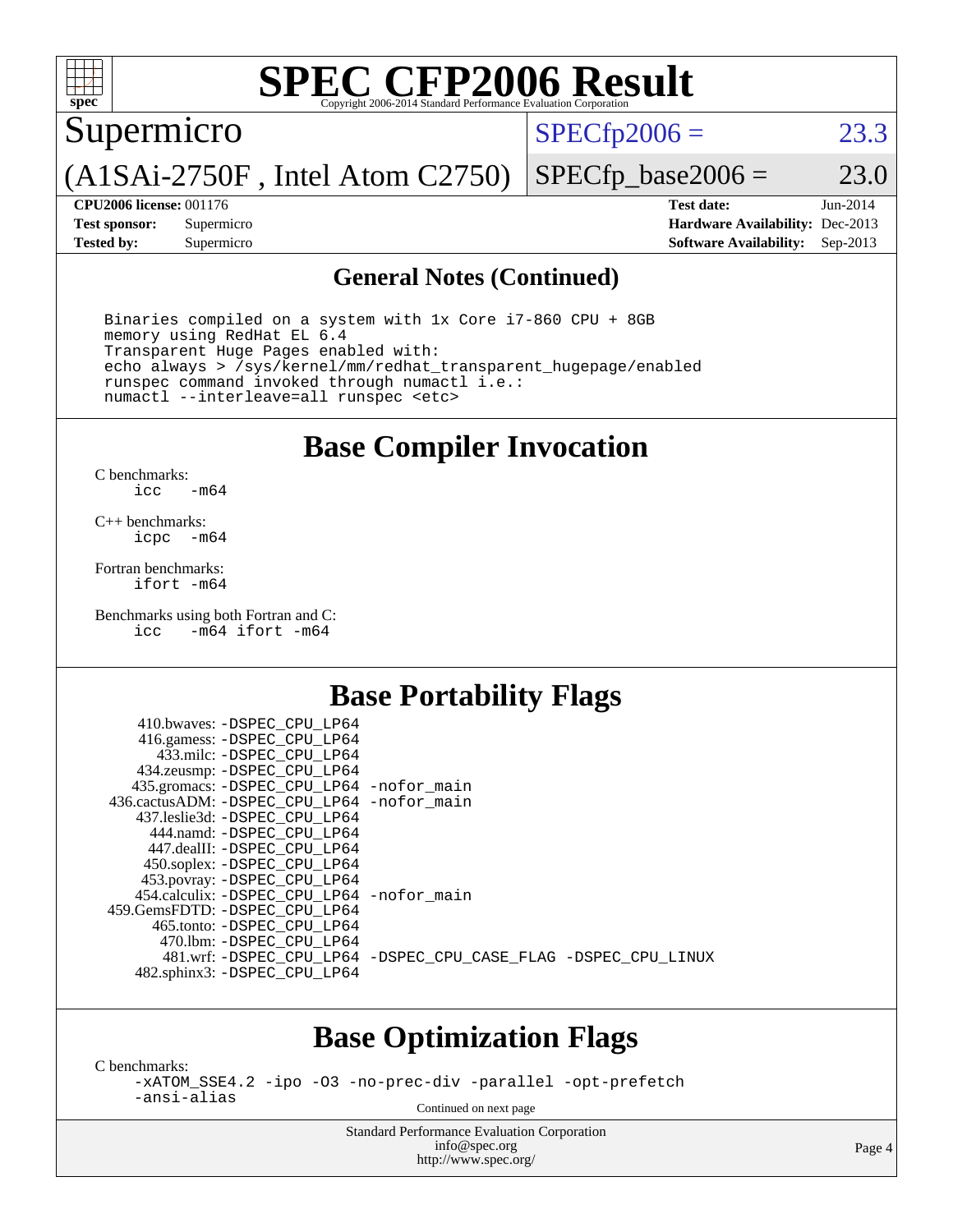

## **[SPEC CFP2006 Result](http://www.spec.org/auto/cpu2006/Docs/result-fields.html#SPECCFP2006Result)**

Supermicro

 $SPECTp2006 = 23.3$ 

 $SPECfp\_base2006 = 23.0$ 

(A1SAi-2750F , Intel Atom C2750)

**[CPU2006 license:](http://www.spec.org/auto/cpu2006/Docs/result-fields.html#CPU2006license)** 001176 **[Test date:](http://www.spec.org/auto/cpu2006/Docs/result-fields.html#Testdate)** Jun-2014 **[Test sponsor:](http://www.spec.org/auto/cpu2006/Docs/result-fields.html#Testsponsor)** Supermicro **[Hardware Availability:](http://www.spec.org/auto/cpu2006/Docs/result-fields.html#HardwareAvailability)** Dec-2013

## **[Base Optimization Flags \(Continued\)](http://www.spec.org/auto/cpu2006/Docs/result-fields.html#BaseOptimizationFlags)**

**[Tested by:](http://www.spec.org/auto/cpu2006/Docs/result-fields.html#Testedby)** Supermicro **[Software Availability:](http://www.spec.org/auto/cpu2006/Docs/result-fields.html#SoftwareAvailability)** Sep-2013

[C++ benchmarks:](http://www.spec.org/auto/cpu2006/Docs/result-fields.html#CXXbenchmarks) [-xATOM\\_SSE4.2](http://www.spec.org/cpu2006/results/res2014q3/cpu2006-20140617-29940.flags.html#user_CXXbase_f-xATOM_SSE4.2) [-ipo](http://www.spec.org/cpu2006/results/res2014q3/cpu2006-20140617-29940.flags.html#user_CXXbase_f-ipo) [-O3](http://www.spec.org/cpu2006/results/res2014q3/cpu2006-20140617-29940.flags.html#user_CXXbase_f-O3) [-no-prec-div](http://www.spec.org/cpu2006/results/res2014q3/cpu2006-20140617-29940.flags.html#user_CXXbase_f-no-prec-div) [-opt-prefetch](http://www.spec.org/cpu2006/results/res2014q3/cpu2006-20140617-29940.flags.html#user_CXXbase_f-opt-prefetch) [-ansi-alias](http://www.spec.org/cpu2006/results/res2014q3/cpu2006-20140617-29940.flags.html#user_CXXbase_f-ansi-alias)

[Fortran benchmarks](http://www.spec.org/auto/cpu2006/Docs/result-fields.html#Fortranbenchmarks): [-xATOM\\_SSE4.2](http://www.spec.org/cpu2006/results/res2014q3/cpu2006-20140617-29940.flags.html#user_FCbase_f-xATOM_SSE4.2) [-ipo](http://www.spec.org/cpu2006/results/res2014q3/cpu2006-20140617-29940.flags.html#user_FCbase_f-ipo) [-O3](http://www.spec.org/cpu2006/results/res2014q3/cpu2006-20140617-29940.flags.html#user_FCbase_f-O3) [-no-prec-div](http://www.spec.org/cpu2006/results/res2014q3/cpu2006-20140617-29940.flags.html#user_FCbase_f-no-prec-div) [-parallel](http://www.spec.org/cpu2006/results/res2014q3/cpu2006-20140617-29940.flags.html#user_FCbase_f-parallel) [-opt-prefetch](http://www.spec.org/cpu2006/results/res2014q3/cpu2006-20140617-29940.flags.html#user_FCbase_f-opt-prefetch)

[Benchmarks using both Fortran and C](http://www.spec.org/auto/cpu2006/Docs/result-fields.html#BenchmarksusingbothFortranandC): [-xATOM\\_SSE4.2](http://www.spec.org/cpu2006/results/res2014q3/cpu2006-20140617-29940.flags.html#user_CC_FCbase_f-xATOM_SSE4.2) [-ipo](http://www.spec.org/cpu2006/results/res2014q3/cpu2006-20140617-29940.flags.html#user_CC_FCbase_f-ipo) [-O3](http://www.spec.org/cpu2006/results/res2014q3/cpu2006-20140617-29940.flags.html#user_CC_FCbase_f-O3) [-no-prec-div](http://www.spec.org/cpu2006/results/res2014q3/cpu2006-20140617-29940.flags.html#user_CC_FCbase_f-no-prec-div) [-parallel](http://www.spec.org/cpu2006/results/res2014q3/cpu2006-20140617-29940.flags.html#user_CC_FCbase_f-parallel) [-opt-prefetch](http://www.spec.org/cpu2006/results/res2014q3/cpu2006-20140617-29940.flags.html#user_CC_FCbase_f-opt-prefetch)

[-ansi-alias](http://www.spec.org/cpu2006/results/res2014q3/cpu2006-20140617-29940.flags.html#user_CC_FCbase_f-ansi-alias)

### **[Peak Compiler Invocation](http://www.spec.org/auto/cpu2006/Docs/result-fields.html#PeakCompilerInvocation)**

[C benchmarks](http://www.spec.org/auto/cpu2006/Docs/result-fields.html#Cbenchmarks):  $\text{icc}$   $-\text{m64}$ 

[C++ benchmarks:](http://www.spec.org/auto/cpu2006/Docs/result-fields.html#CXXbenchmarks) [icpc -m64](http://www.spec.org/cpu2006/results/res2014q3/cpu2006-20140617-29940.flags.html#user_CXXpeak_intel_icpc_64bit_bedb90c1146cab66620883ef4f41a67e)

[Fortran benchmarks](http://www.spec.org/auto/cpu2006/Docs/result-fields.html#Fortranbenchmarks): [ifort -m64](http://www.spec.org/cpu2006/results/res2014q3/cpu2006-20140617-29940.flags.html#user_FCpeak_intel_ifort_64bit_ee9d0fb25645d0210d97eb0527dcc06e)

[Benchmarks using both Fortran and C](http://www.spec.org/auto/cpu2006/Docs/result-fields.html#BenchmarksusingbothFortranandC): [icc -m64](http://www.spec.org/cpu2006/results/res2014q3/cpu2006-20140617-29940.flags.html#user_CC_FCpeak_intel_icc_64bit_0b7121f5ab7cfabee23d88897260401c) [ifort -m64](http://www.spec.org/cpu2006/results/res2014q3/cpu2006-20140617-29940.flags.html#user_CC_FCpeak_intel_ifort_64bit_ee9d0fb25645d0210d97eb0527dcc06e)

### **[Peak Portability Flags](http://www.spec.org/auto/cpu2006/Docs/result-fields.html#PeakPortabilityFlags)**

Same as Base Portability Flags

## **[Peak Optimization Flags](http://www.spec.org/auto/cpu2006/Docs/result-fields.html#PeakOptimizationFlags)**

[C benchmarks](http://www.spec.org/auto/cpu2006/Docs/result-fields.html#Cbenchmarks):

 433.milc: [-xATOM\\_SSE4.2](http://www.spec.org/cpu2006/results/res2014q3/cpu2006-20140617-29940.flags.html#user_peakPASS2_CFLAGSPASS2_LDFLAGS433_milc_f-xATOM_SSE4.2)(pass 2) [-prof-gen](http://www.spec.org/cpu2006/results/res2014q3/cpu2006-20140617-29940.flags.html#user_peakPASS1_CFLAGSPASS1_LDFLAGS433_milc_prof_gen_e43856698f6ca7b7e442dfd80e94a8fc)(pass 1) [-ipo](http://www.spec.org/cpu2006/results/res2014q3/cpu2006-20140617-29940.flags.html#user_peakPASS2_CFLAGSPASS2_LDFLAGS433_milc_f-ipo)(pass 2) [-O3](http://www.spec.org/cpu2006/results/res2014q3/cpu2006-20140617-29940.flags.html#user_peakPASS2_CFLAGSPASS2_LDFLAGS433_milc_f-O3)(pass 2) [-no-prec-div](http://www.spec.org/cpu2006/results/res2014q3/cpu2006-20140617-29940.flags.html#user_peakPASS2_CFLAGSPASS2_LDFLAGS433_milc_f-no-prec-div)(pass 2) [-prof-use](http://www.spec.org/cpu2006/results/res2014q3/cpu2006-20140617-29940.flags.html#user_peakPASS2_CFLAGSPASS2_LDFLAGS433_milc_prof_use_bccf7792157ff70d64e32fe3e1250b55)(pass 2) [-auto-ilp32](http://www.spec.org/cpu2006/results/res2014q3/cpu2006-20140617-29940.flags.html#user_peakCOPTIMIZE433_milc_f-auto-ilp32) [-ansi-alias](http://www.spec.org/cpu2006/results/res2014q3/cpu2006-20140617-29940.flags.html#user_peakCOPTIMIZE433_milc_f-ansi-alias)

 $470$ .lbm: basepeak = yes

 482.sphinx3: [-xATOM\\_SSE4.2](http://www.spec.org/cpu2006/results/res2014q3/cpu2006-20140617-29940.flags.html#user_peakOPTIMIZE482_sphinx3_f-xATOM_SSE4.2) [-ipo](http://www.spec.org/cpu2006/results/res2014q3/cpu2006-20140617-29940.flags.html#user_peakOPTIMIZE482_sphinx3_f-ipo) [-O3](http://www.spec.org/cpu2006/results/res2014q3/cpu2006-20140617-29940.flags.html#user_peakOPTIMIZE482_sphinx3_f-O3) [-no-prec-div](http://www.spec.org/cpu2006/results/res2014q3/cpu2006-20140617-29940.flags.html#user_peakOPTIMIZE482_sphinx3_f-no-prec-div) [-unroll2](http://www.spec.org/cpu2006/results/res2014q3/cpu2006-20140617-29940.flags.html#user_peakCOPTIMIZE482_sphinx3_f-unroll_784dae83bebfb236979b41d2422d7ec2) [-ansi-alias](http://www.spec.org/cpu2006/results/res2014q3/cpu2006-20140617-29940.flags.html#user_peakCOPTIMIZE482_sphinx3_f-ansi-alias) [-parallel](http://www.spec.org/cpu2006/results/res2014q3/cpu2006-20140617-29940.flags.html#user_peakCOPTIMIZE482_sphinx3_f-parallel)

Continued on next page

Standard Performance Evaluation Corporation [info@spec.org](mailto:info@spec.org) <http://www.spec.org/>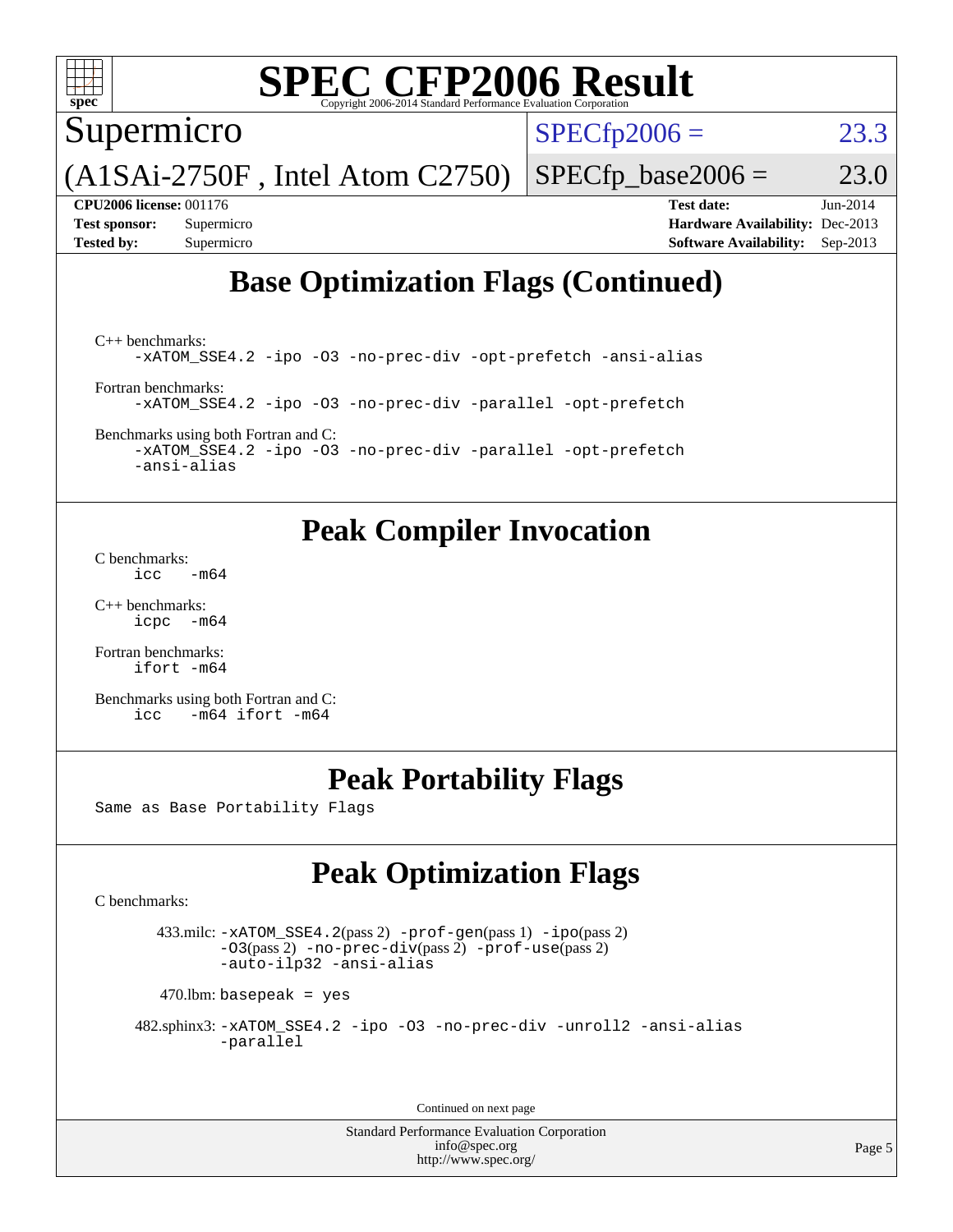

# **[SPEC CFP2006 Result](http://www.spec.org/auto/cpu2006/Docs/result-fields.html#SPECCFP2006Result)**

Supermicro

 $SPECfp2006 = 23.3$  $SPECfp2006 = 23.3$ 

(A1SAi-2750F , Intel Atom C2750)

 $SPECTp\_base2006 = 23.0$ 

**[CPU2006 license:](http://www.spec.org/auto/cpu2006/Docs/result-fields.html#CPU2006license)** 001176 **[Test date:](http://www.spec.org/auto/cpu2006/Docs/result-fields.html#Testdate)** Jun-2014 **[Test sponsor:](http://www.spec.org/auto/cpu2006/Docs/result-fields.html#Testsponsor)** Supermicro **[Hardware Availability:](http://www.spec.org/auto/cpu2006/Docs/result-fields.html#HardwareAvailability)** Dec-2013 **[Tested by:](http://www.spec.org/auto/cpu2006/Docs/result-fields.html#Testedby)** Supermicro **[Software Availability:](http://www.spec.org/auto/cpu2006/Docs/result-fields.html#SoftwareAvailability)** Sep-2013

## **[Peak Optimization Flags \(Continued\)](http://www.spec.org/auto/cpu2006/Docs/result-fields.html#PeakOptimizationFlags)**

```
C++ benchmarks: 
           444.namd: -xATOM_SSE4.2(pass 2) -prof-gen(pass 1) -ipo(pass 2)
                  -03(pass 2) -no-prec-div-prof-use(pass 2)-fno-alias -auto-ilp32
          447.dealII: basepeak = yes
          450.soplex: basepeak = yes
         453.povray: -xATOM_SSE4.2(pass 2) -prof-gen(pass 1) -ipo(pass 2)
                  -O3(pass 2) -no-prec-div(pass 2) -prof-use(pass 2) -unroll4
                  -ansi-alias
   Fortran benchmarks: 
         410.bwaves: basepeak = yes
         416.gamess: -xATOM_SSE4.2(pass 2) -prof-gen(pass 1) -ipo(pass 2)
                  -O3(pass 2) -no-prec-div(pass 2) -prof-use(pass 2) -unroll2
                  -inline-level=0 -scalar-rep-
         434.zeusmp: basepeak = yes
         437.leslie3d: basepeak = yes
     459.GemsFDTD: -xATOM_SSE4.2(pass 2) -prof-gen(pass 1) -ipo(pass 2)
                  -O3(pass 2) -no-prec-div(pass 2) -prof-use(pass 2) -unroll2
                  -inline-level=0 -opt-prefetch -parallel
           465.tonto: -xATOM_SSE4.2(pass 2) -prof-gen(pass 1) -ipo(pass 2)
                  -O3(pass 2) -no-prec-div(pass 2) -prof-use(pass 2)
                  -inline-calloc -opt-malloc-options=3 -auto -unroll4
   Benchmarks using both Fortran and C: 
       435.\text{gromacs: basepeak} = yes
    436.cactusADM: basepeak = yes 454.calculix: -xATOM_SSE4.2 -ipo -O3 -no-prec-div -auto-ilp32
                  -ansi-alias
           481.wrf: basepeak = yes
                        The flags files that were used to format this result can be browsed at
http://www.spec.org/cpu2006/flags/Supermicro-Platform-Settings-V1.2-revD.html
http://www.spec.org/cpu2006/flags/Intel-ic14.0-official-linux64-revC.html
```